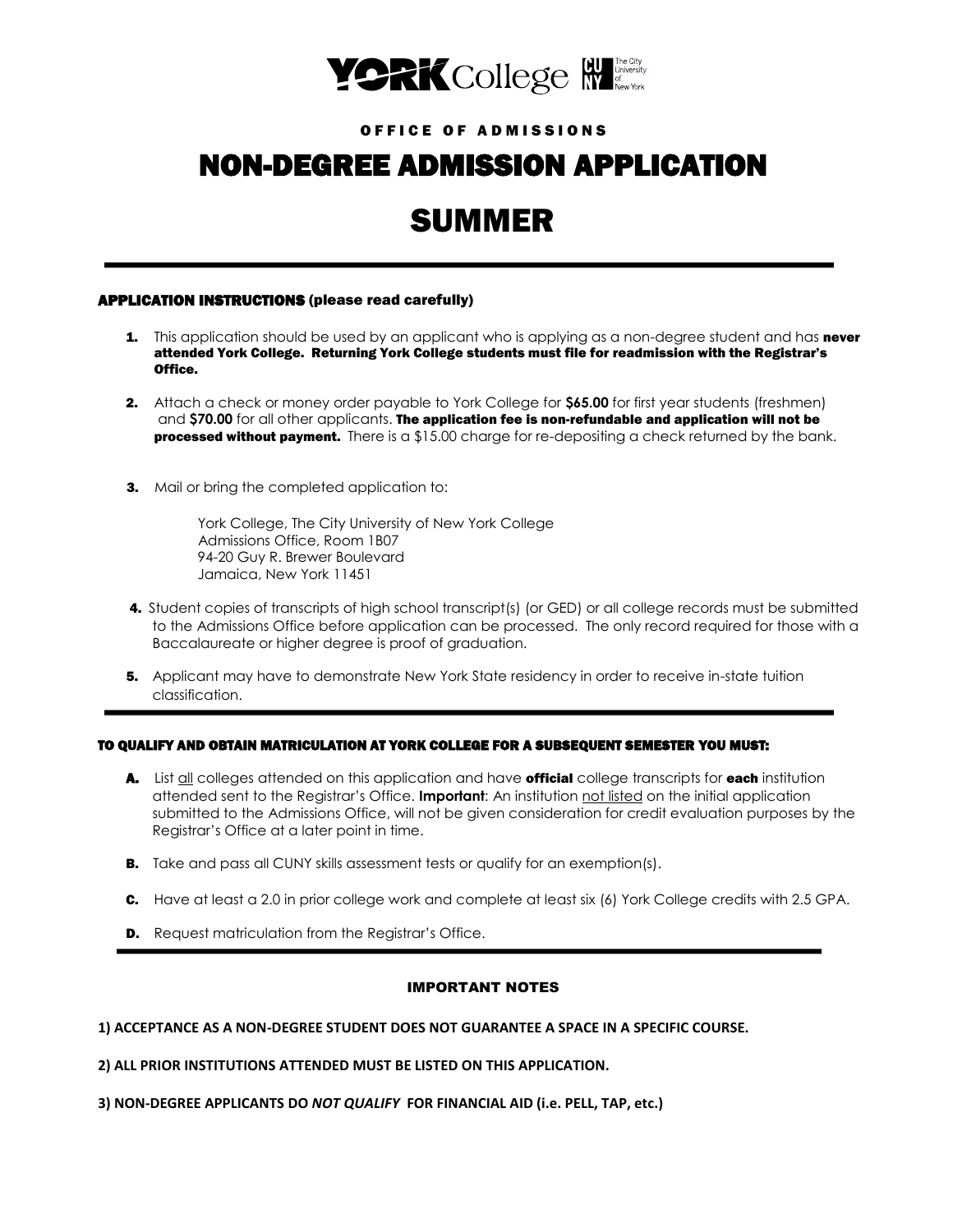## NON-DEGREE APPLICATION

## PLEASE READ THE INSTRUCTIONS ON THE FIRST PAGE BEFORE YOU FILL OUT THIS APPLICATION

| <b>PLEASE PRINT IN INK</b>                                                                                        |        |          |      |                                                                                                                                    |  |
|-------------------------------------------------------------------------------------------------------------------|--------|----------|------|------------------------------------------------------------------------------------------------------------------------------------|--|
|                                                                                                                   | First  |          |      | Middle/Maiden                                                                                                                      |  |
| No.                                                                                                               | Street | Apt. No. | City | State Zip Code                                                                                                                     |  |
| Telephone: (                                                                                                      |        |          |      |                                                                                                                                    |  |
|                                                                                                                   |        |          |      |                                                                                                                                    |  |
|                                                                                                                   |        |          |      |                                                                                                                                    |  |
| your admission status.                                                                                            |        |          |      | If you do not have a social security number, a unique identifying number will be assigned to your file. This will in no way affect |  |
| How long have you lived at this address?____________years and _________ months                                    |        |          |      |                                                                                                                                    |  |
|                                                                                                                   |        |          |      |                                                                                                                                    |  |
| How long have you lived in New York State? _______ years and ______ months                                        |        |          |      |                                                                                                                                    |  |
| Citizenship status and alienage are used to determine tuition charges only.                                       |        |          |      |                                                                                                                                    |  |
| Are you a U.S. citizen? $\Box$ Yes $\Box$ No                                                                      |        |          |      |                                                                                                                                    |  |
| If no, please state Country of Birth: ___________________________Country or Citizenship: _____________________    |        |          |      |                                                                                                                                    |  |
| citizen?                                                                                                          |        |          |      | If you are not a citizen of the United States of America, which of the following indicates your status as a non-                   |  |
|                                                                                                                   |        |          |      |                                                                                                                                    |  |
|                                                                                                                   |        |          |      |                                                                                                                                    |  |
| Have you ever registered for classes at York College? $\Box$ Yes $\Box$ No If so, when? _______________           |        |          |      |                                                                                                                                    |  |
| If yes, check status: $\Box$ matriculated $\Box$ non-matriculated $\Box$ permit $\Box$ high school senior program |        |          |      |                                                                                                                                    |  |
| What major, if any, do you plan to follow at York College ______________________                                  |        |          |      |                                                                                                                                    |  |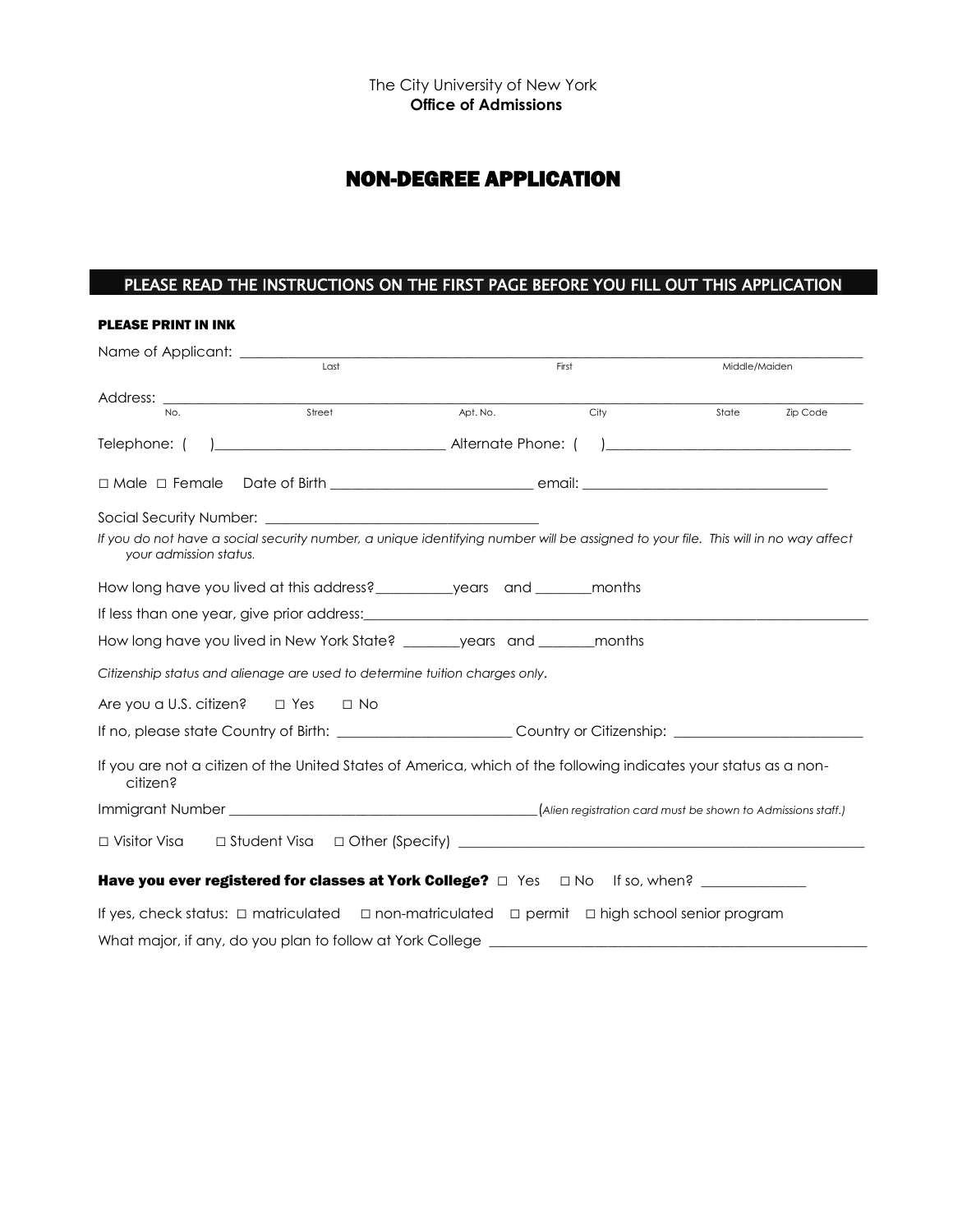### LIST BELOW, IN CHRONOLOGICAL SEQUENCE, ALL INSTITUTIONS ATTENDED ABOVE ELEMENTARY SCHOOL LEVEL (HIGH SCHOOL, COLLEGES, ETC.)

|                                                                                                      |                    | <b>Dates of Attendance</b> |                   |                                                                            |  |  |  |
|------------------------------------------------------------------------------------------------------|--------------------|----------------------------|-------------------|----------------------------------------------------------------------------|--|--|--|
| <b>Name of Institutions</b>                                                                          |                    | From:                      | To:               | <b>Approximate Number of Credits</b><br><b>Completed or Degree Awarded</b> |  |  |  |
|                                                                                                      | <b>City, State</b> | <b>Month Year</b>          | <b>Month Year</b> |                                                                            |  |  |  |
| <b>High School:</b>                                                                                  |                    |                            |                   |                                                                            |  |  |  |
| If you received a General Education<br>Diploma, please indicate the date:                            |                    |                            |                   |                                                                            |  |  |  |
| <b>Colleges (list all attended)</b>                                                                  |                    |                            |                   |                                                                            |  |  |  |
|                                                                                                      |                    |                            |                   |                                                                            |  |  |  |
|                                                                                                      |                    |                            |                   |                                                                            |  |  |  |
|                                                                                                      |                    |                            |                   |                                                                            |  |  |  |
| Have you ever been dismissed from any college? $\Box$ Yes $\Box$ No<br>If so, state school and date: |                    |                            |                   |                                                                            |  |  |  |
|                                                                                                      |                    |                            |                   |                                                                            |  |  |  |

Are you a veteran? □ Yes □ No If yes, when did you serve? From\_\_\_\_\_\_\_\_\_\_ to \_\_\_\_

## APPLICANT CERTIFICATIONS

- A. I hereby certify that all the information in this application is accurate and complete. I understand that failure to file the appropriate application may delay my admission. I further understand that the information contained in this application will be treated confidentially and will be used for institutional purposes only.
- **B.** I understand that, if I wish to pursue a degree at York College in the future, **I cannot automatically become a matriculated student**. I will have to meet all requirements set forth by the Registrar (see front page).
- **C.** I understand that, as a non-degree student, I am not entitled to an I-20 form for a student visa. York College does not assume responsibility for my visa status.

**Applicant's Signature \_\_\_\_\_\_\_\_\_\_\_\_\_\_\_\_\_\_\_\_\_\_\_\_\_\_\_\_\_\_\_\_\_\_\_\_\_\_\_\_\_\_\_\_\_\_\_\_\_\_\_\_\_\_\_\_ Date \_\_\_\_\_\_\_\_\_\_\_\_\_\_\_\_\_\_\_\_\_\_\_\_\_**

## DON'T FORGET TO SUBMIT YOUR APPLICATION FEE

### **OPTIONAL SECTION**

**Response to the items that follow (\*) is voluntary, and the information will be kept confidential. Refusal to provide this information will not subject the applicant to any adverse treatment.**

\*Which category describes you best? *(Check one.)*

□Black, non-Hispanic (2) □Asian or Pacific Islander (5) □White, non-Hispanic (1) □American Indian or Native Alaskan (6) □Hispanic (4) □Other, please specify (7)